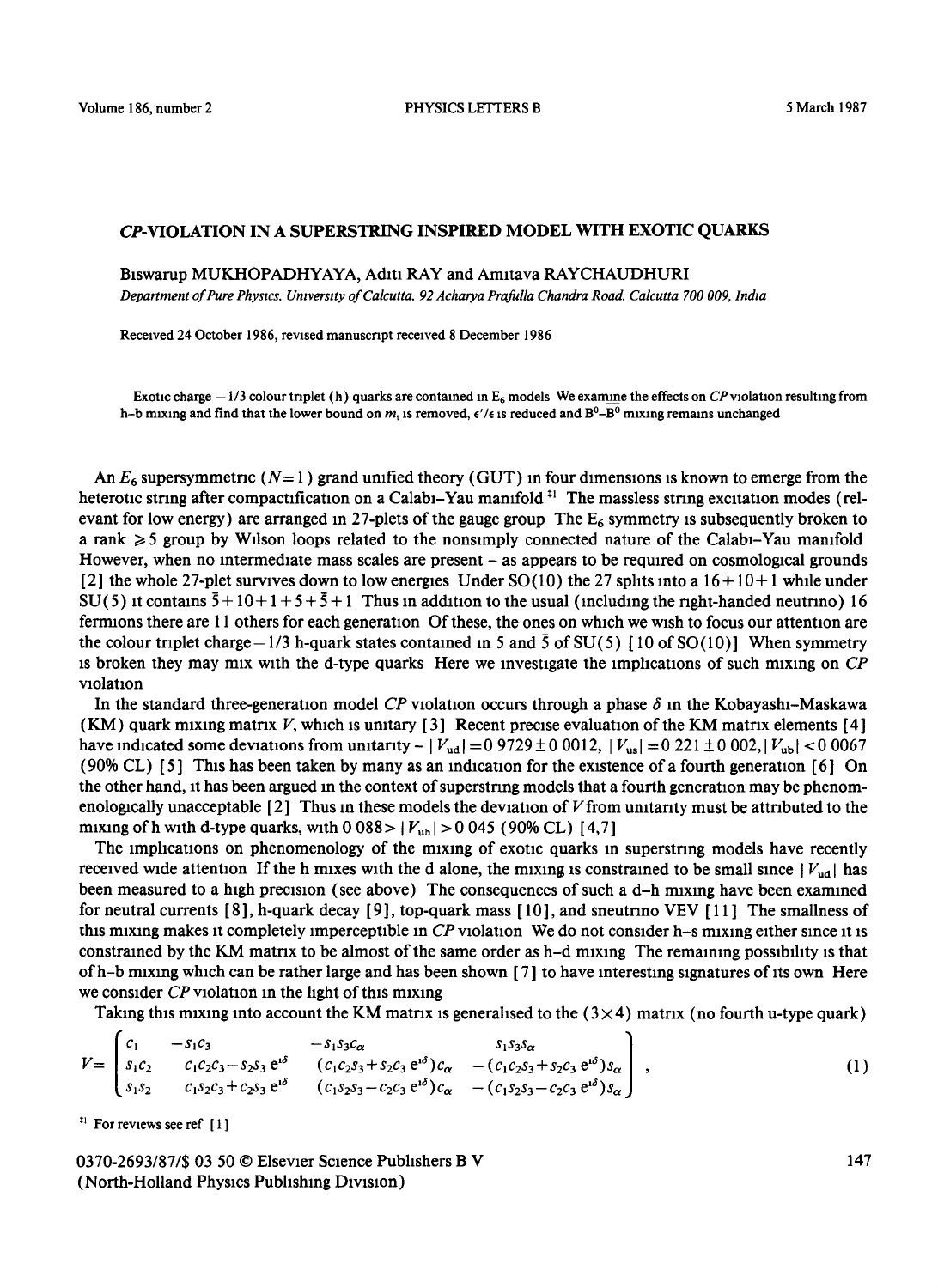where  $c_1 = \cos \theta_1$ ,  $s_1 = \sin \theta_1$ , etc

From the deviation of the KM matrix from unitarity one can conclude that cot  $\alpha = |V_{ub}|/|V_{ub}|$  is bounded by cot  $\alpha$  < 0 11 (90% CL) The key idea of this paper is the following the presence of cos  $\alpha$  in the third column implies that the stringent restrictions on  $\theta_2$ ,  $\theta_3$  and  $\delta$  from the bottom lifetime  $\tau_B$  and the ratio  $\bar{R} = \Gamma(b \rightarrow u\ell v)/\Gamma(b \rightarrow c\ell v)$  are now relaxed This will dramatically affect the *CP* predictions of the model

Let us briefly outline the usual approach followed in the standard model [12] For any  $\tau_B$  and  $\bar{R}$ ,  $\theta_3$  is fixed and  $\theta_2$  and  $\delta$  get correlated From the standard K<sup>0</sup>-K<sup>0</sup> box diagram calculation the  $\epsilon$  parameter is given to a good approximation by

$$
|\epsilon| = 3.82 \times 10^4 B [\text{Im } \lambda_1 \text{ Re } \lambda_1] s(m_1) \eta_2 , \qquad (2)
$$

where B is the so-called "bag factor",  $\lambda_t = V_{td}^* V_{ts}$ ,  $s(m_t)$  is a monotonically increasing function whose explicit form is found in ref [12] and  $\eta_2 \approx 0$  60 is a QCD correction factor In writing eq (2) we have dropped terms involving  $m_c$  and  $m_u$  which contribute negligibly Given  $\tau_B$  and  $\bar{R}$ , the angle-dependent factor enclosed in the brackets peaks for a certain value of  $\delta$  (usually  $c_{\delta} \simeq -0.6$ ) - this determines [from eq (2)] the minimum allowed  $m_t$  for that particular  $\tau_B$  and  $\bar{R}$  For any  $m_t$  greater than this lower bound,  $\delta$  (and  $\theta_2$ ) is determined from eq (2) Once  $m_t$  and the KM matrix elements are fixed, one can use them to obtain  $\epsilon'/\epsilon$  and also mixing and *CP* violation in the  $B^0$ - $\overline{B^0}$  sector [13]

In the standard model the experimental values of  $\tau_B$  and  $\bar{R}$  constrain  $\theta_2$  and  $\theta_3$  to very small values, leading to a significant lower bound on  $m_t$  and a rather large  $\epsilon'/\epsilon$  Now with h-b mixing in operation the presence of the cos  $\alpha$  factor in the third column of V considerably relaxes the constraints on the angles One now obtains

$$
s_3 = (s_3)_{\text{std}}/c_{\alpha} \tag{3}
$$

and

$$
\theta_2 = \frac{1}{2} \left[ \cos^{-1} (c/\sqrt{a^2 + b^2 c_\delta^2}) + \sin^{-1} (bc_\delta/\sqrt{a^2 + b^2 c_\delta^2}) \right],
$$
 (4)

where  $a = c_3^2 - c_1^2 s_3^2$ ,  $b = -2c_1 s_3 c_3$  and  $c = c_3^2 + s_3^2$  ( $c_1^2 - 5$  78) Since the allowed values of the mixing angles are now much larger  $^{12}$ , we have chosen to consider the situation which is most unfavourable for the standard model, namely  $B = 1/3$   $\bar{R} = 0.04$  – a rather low value – has been used in line with ref [5] With this choice and with cot  $\alpha=0$  11 we find that for  $\tau_B$  ranging from 0 6 to 1 4 ps,  $s_3$  varies from 0 370 to 0 245 We have used the upper bound of cot  $\alpha$ , if it is smaller than this value then  $s_3$  will turn out to be larger Further, Im  $\lambda_1$  Re  $\lambda_1$  peaks at  $c_{\delta} \approx -0.35$  which, taken in conjunction with eq (2), yields an insignificantly small lower bound on  $m_t$  (which is already experimentally known to be heavier than 21 GeV) Thus even with the largest allowed value of cos  $\alpha$ , the lower bound on  $m_t$  is removed in this model

For any  $m_t$  in the range usually considered (30–60 GeV), eqs (2)–(4) give us two solutions for  $\delta$  which are very close to 0 and  $\pi$  s<sub>o</sub> turns out to be at least two orders of magnitude smaller than in the usual case In fig 1 we have plotted sin  $\delta$  as a function of  $\tau_B$  for four typical choices of  $m_t$ 

The other CP-violation parameter in the kaon system is  $\epsilon'/\epsilon$  It is extracted from the penguin diagram and is given by

$$
\epsilon'/\epsilon = 15 \, 6Hs_2c_2s_3s_\delta \;, \tag{5}
$$

with  $H= 0.54$  [12] Our results for  $\epsilon'/\epsilon$  are exhibited in fig 2 Evidently these numbers, obtained for the most unfavourable choice of the bag factor  $B$ , are smaller than the corresponding values in the standard model Also shown in fig 2 is the experimental bound obtained by combining the results of ref [14] and ref [15]

Let us now turn to  $B^0-B^0$  mixing A measure of mixing is provided by like-sign dileptons seen from  $B^0-B^0$ 

 $^{12}$  In this work we have not considered the restrictions on the KM angles imposed by charm decay and neutrino production of charm When these constraints [5] are included, only the solutions with  $\delta$  in the first quadrant are allowed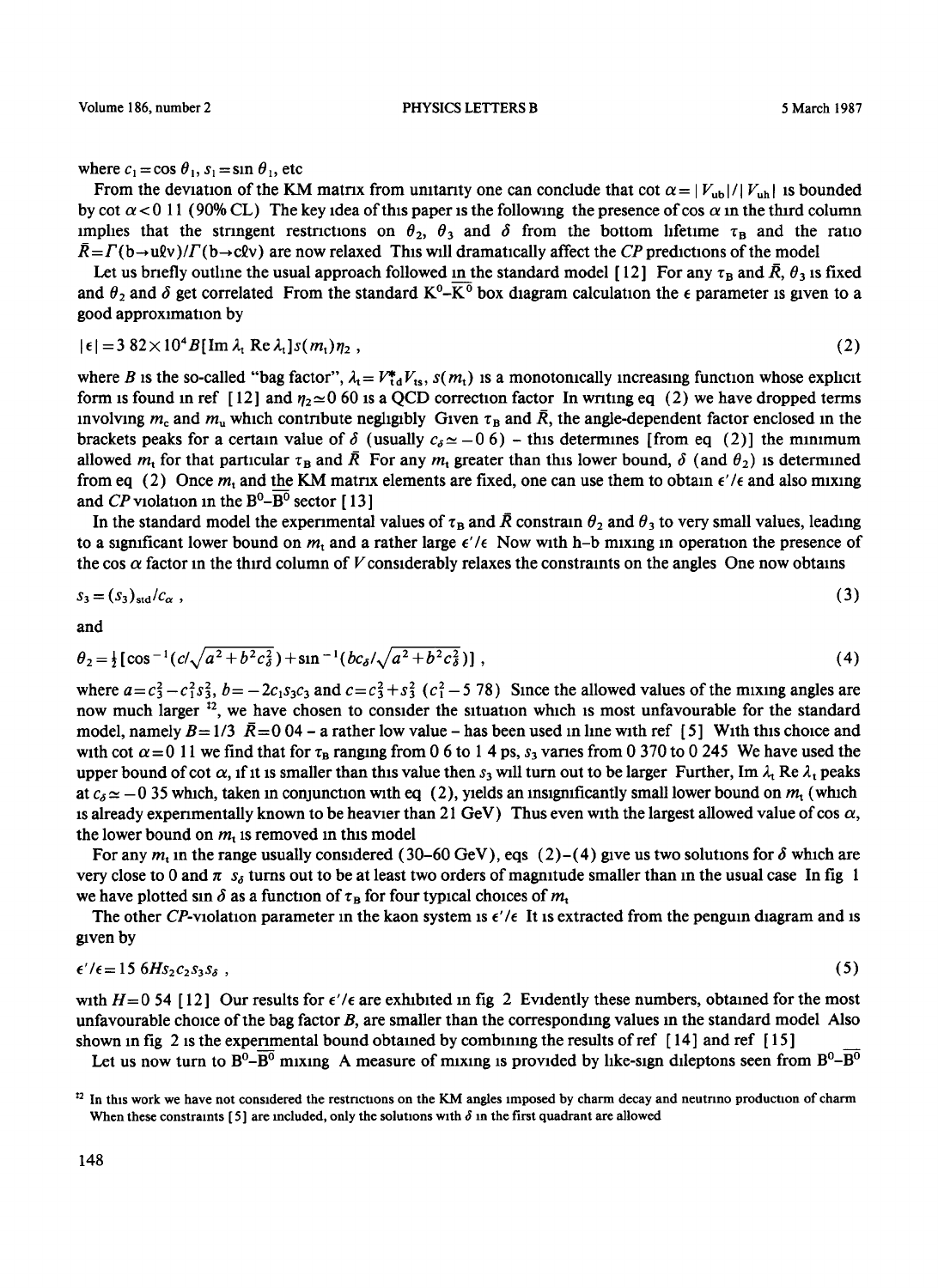



Fig 1 sm  $\delta$  as a function of  $\tau_B$  for different values of  $m_t$  (GeV)  $\bar{R}$ =0 04,  $B$ = 1/3

Fig 2  $\epsilon'/\epsilon$  as a function of  $\tau_B$  for different values of  $m_t$  (GeV)  $\bar{R}$  = 0 04, B = 1/3 The experimental bound is also shown

paar production Thxs and other observables which charactense the mixing, can be expressed m terms of the theoretically calculated quantity  $x = \Delta M/\Gamma$   $\Delta M$  is estimated from box diagrams and it is found that the dominant contribution comes from t-quark exchange m the internal hnes [ 13 ] The predictions of this model can be obtained from those of the standard model by appropriately inserting our values for  $\lambda_t^d = V_{td}^* V_{tb}$  and  $\lambda_1^s = V_{1s}^* V_{1b}$  (corresponding to the B<sub>d</sub> and B<sub>s</sub> systems respectively) in the place of the ones for the standard model  $|\lambda_1^d|$  and  $|\lambda_1^s|$  for different values of  $\tau_B$  are presented in table 1, where we have set  $s_\delta = 0$  without affectmg our results slgmficantly These numbers are of the same order of magmtude as the corresponding ones m the standard model Hence the predictions for  $B^0$ - $\overline{B^0}$  mixing of the two models are similar On the other hand, since  $s_{\delta}$  is smaller by two orders of magnitude, all CP-violation parameters in this system will be strongly suppressed

We have so far considered the mixing of one h-type quark with the b alone There will actually be three htype quarks for the three generations As we have already pointed out, if the h- and d-type quarks mix in only one generation the significant contribution will come just from the mixing we have discussed

In conclusion, we have studied the CP-violation consequences of the mixing of an exotic charge  $-1/3$  colour triplet h quark with the b quark We have found that the lower bound on  $m_t$  coming from  $\epsilon$  is removed, even for the most unfavourable choice of the parameter B and a rather low value of  $\bar{R}$  On the other hand  $\epsilon'/\epsilon$  is predicted to be significantly smaller than in the standard model and generally within the current experimental